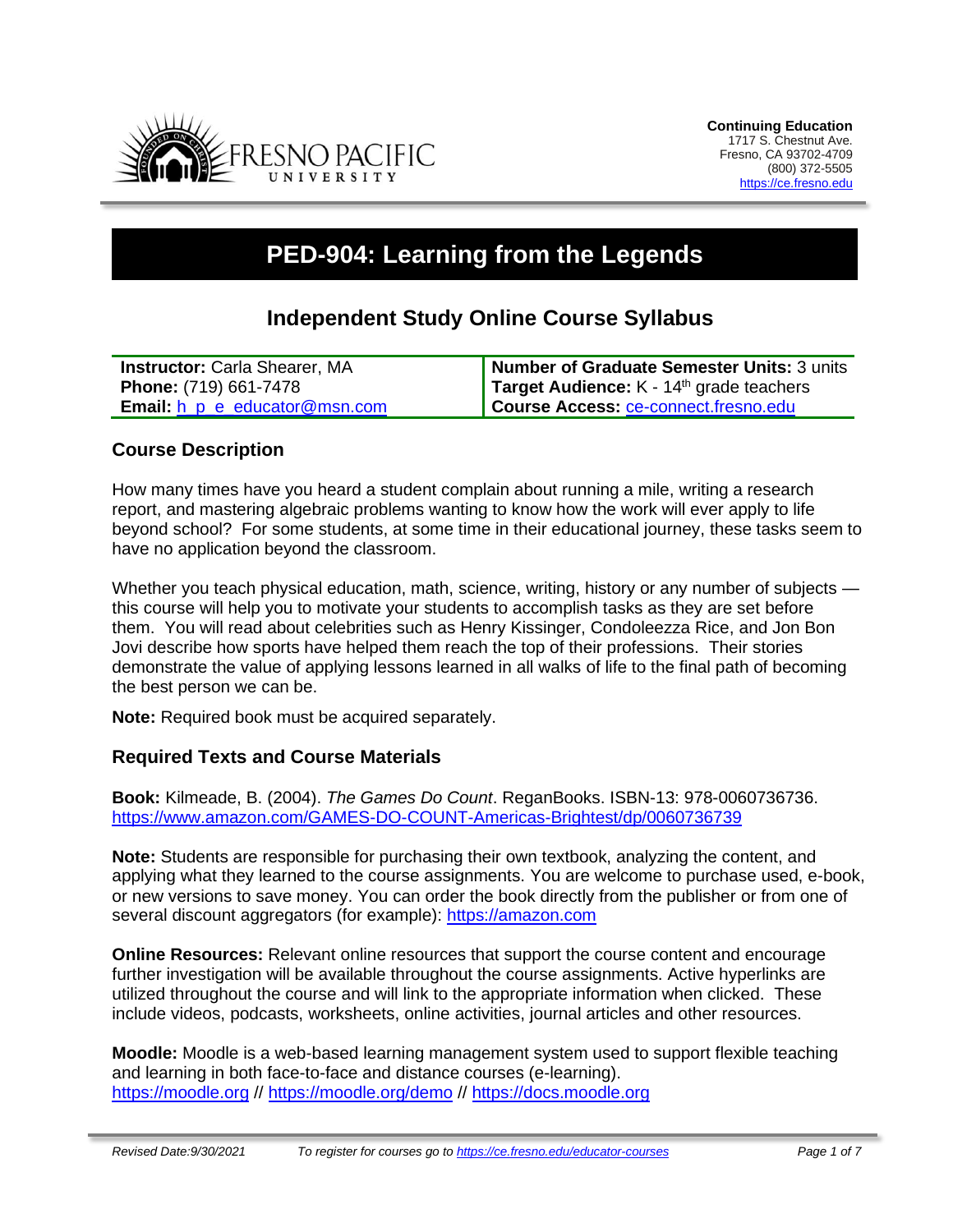# **Course Dates**

Self-paced; students may enroll at any time and take up to one year, from the date of registration, to complete assignments. Students may complete assignments in no less than three weeks for a 3 unit course (one week per unit).

# **National Standards Addressed in This Course**

# **National Board for Professional Teaching Standards (NBPTS)**

[\(http://www.nbpts.org/standards-five-core-propositions/\)](http://www.nbpts.org/standards-five-core-propositions/)

First published in 1989 and updated in 2016, *[What Teachers Should Know and Be Able to Do](http://www.accomplishedteacher.org/)* articulates the National Board's Five Core Propositions for teaching. The Five Core Propositions comparable to medicine's Hippocratic Oath — set forth the profession's vision for accomplished teaching. Together, the propositions form the basis of all National Board Standards and the foundation for National Board Certification. Course assignments have been designed so students can demonstrate excellence against these professional teaching standards whenever possible.

- Proposition 1: Teachers are committed to students and their learning
- Proposition 2: Teachers know the subject they teach and how to teach those subjects to students
- Proposition 3: Teachers are responsible for managing and monitoring student learning
- Proposition 4: Teachers think systematically about their practice and learn from experience
- Proposition 5: Teachers are members of learning communities

# **SHAPE America National Standards** [\(https://www.shapeamerica.org/standards/\)](https://www.shapeamerica.org/standards/)

- Standard 1. The physically literate individual demonstrates competency in a variety of motor skills and movement patterns.
- Standard 2. The physically literate individual applies knowledge of concepts, principles, strategies and tactics related to movement and performance.
- Standard 3. The physically literate individual demonstrates the knowledge and skills to achieve and maintain a health-enhancing level of physical activity and fitness.
- Standard 4. The physically literate individual exhibits responsible personal and social behavior that respects self and others.
- Standard 5. The physically literate individual recognizes the value of physical activity for health, enjoyment, challenge, self-expression and/or social interaction

# **Continuing Education Student Learning Outcomes (CE-SLO)**

| CE-SLO 1            | Demonstrate proficient written communication by articulating a clear focus,<br>synthesizing arguments, and utilizing standard formats in order to inform and<br>persuade others, and present information applicable to targeted use. |
|---------------------|--------------------------------------------------------------------------------------------------------------------------------------------------------------------------------------------------------------------------------------|
| CE-SLO <sub>2</sub> | Demonstrate comprehension of content-specific knowledge and the ability to<br>apply it in theoretical, personal, professional, or societal contexts.                                                                                 |
| CE-SLO <sub>3</sub> | Reflect on their personal and professional growth and provide evidence of how<br>such reflection is utilized to manage personal and professional improvement.                                                                        |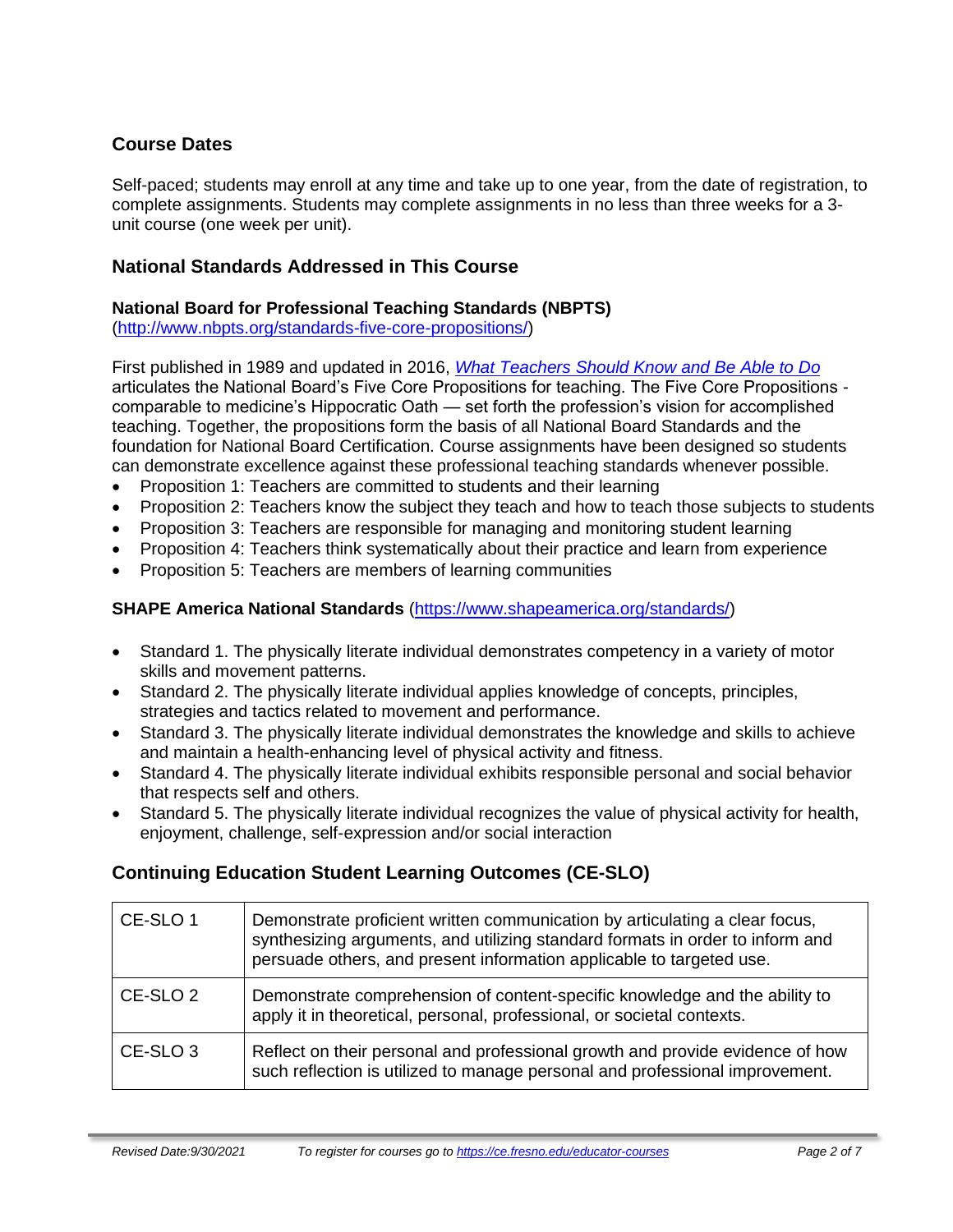| CE-SLO 4            | Apply critical thinking competencies by generating probing questions,<br>recognizing underlying assumptions, interpreting and evaluating relevant<br>information, and applying their understandings to the professional setting.                                           |
|---------------------|----------------------------------------------------------------------------------------------------------------------------------------------------------------------------------------------------------------------------------------------------------------------------|
| CE-SLO 5            | Reflect on values that inspire high standards of professional and ethical<br>behavior as they pursue excellence in applying new learning to their chosen<br>field.                                                                                                         |
| CE-SLO <sub>6</sub> | Identify information needed in order to fully understand a topic or task, organize<br>that information, identify the best sources of information for a given enquiry,<br>locate and critically evaluate sources, and accurately and effectively share that<br>information. |

# **Course Student Learning Outcomes (C-SLO)**

| <b>Student Learning Outcomes for This Course</b><br>By the end of this course student will be able to: |                                                                                                                          | <b>National</b><br><b>Standards</b><br>Addressed* | <b>CE-SLO</b><br>Addressed** |
|--------------------------------------------------------------------------------------------------------|--------------------------------------------------------------------------------------------------------------------------|---------------------------------------------------|------------------------------|
| C-SLO <sub>1</sub>                                                                                     | Create a list of celebrity examples to use as<br>motivational moments with your students.                                | SHAPE 3, 5                                        | CE 2, 5                      |
| C-SLO <sub>2</sub>                                                                                     | Complete a unit plan for weaving these<br>motivational moments into your weekly class<br>schedules.                      | <b>SHAPE 2, 5</b>                                 | CE 1, 2                      |
| C-SLO <sub>3</sub>                                                                                     | Develop the skill sets needed to pull current<br>examples out of today's headlines as they<br>relate to your unit plans. | SHAPE 3, 4, 5                                     | CE 5, 6                      |
| C-SLO <sub>4</sub>                                                                                     | Improve creative and critical thinking skills                                                                            | <b>SHAPE 1, 2, 3</b>                              | CE <sub>4</sub>              |

\* Please refer to the section on **National Standards Addressed in This Course**

\*\* Please refer to the section on **Continuing Education Student Learning Outcomes**

# **Topics, Assignments, and Activities**

| <b>Module Title</b>   | <b>Module Assignments and Activities</b> | <b>Points</b><br><b>Possible</b><br>for Each<br><b>Assignment</b> |
|-----------------------|------------------------------------------|-------------------------------------------------------------------|
| <b>Welcome Module</b> | Welcome Video<br>$\bullet$               |                                                                   |
|                       | <b>Course Syllabus</b>                   |                                                                   |
|                       | Introduce Yourself Forum                 |                                                                   |
| Module $1 -$          | Textbook (Kilmease)                      |                                                                   |
| Textbook              | <b>Supplement Websites</b>               |                                                                   |
|                       | <b>Supplement Videos</b>                 |                                                                   |
|                       | 1.1 Reflection and Goals<br>$\bullet$    | $100$ pts                                                         |
|                       | 1.2 Textbook Study Guide                 | 200 pts                                                           |
| Module $2-$           | 2.1 Legends Book Report                  | $100$ pts                                                         |
| Teaching              | 2.2 Legends Trading Card                 | 50 pts                                                            |
| Module $3 -$          | 3.1 Education Standards<br>$\bullet$     | $100$ pts                                                         |
| Application           | 3.2 12-Week Block Calendar               | $100$ pts                                                         |
|                       | 3.3 Legends Presentation Creation        | 50 pts                                                            |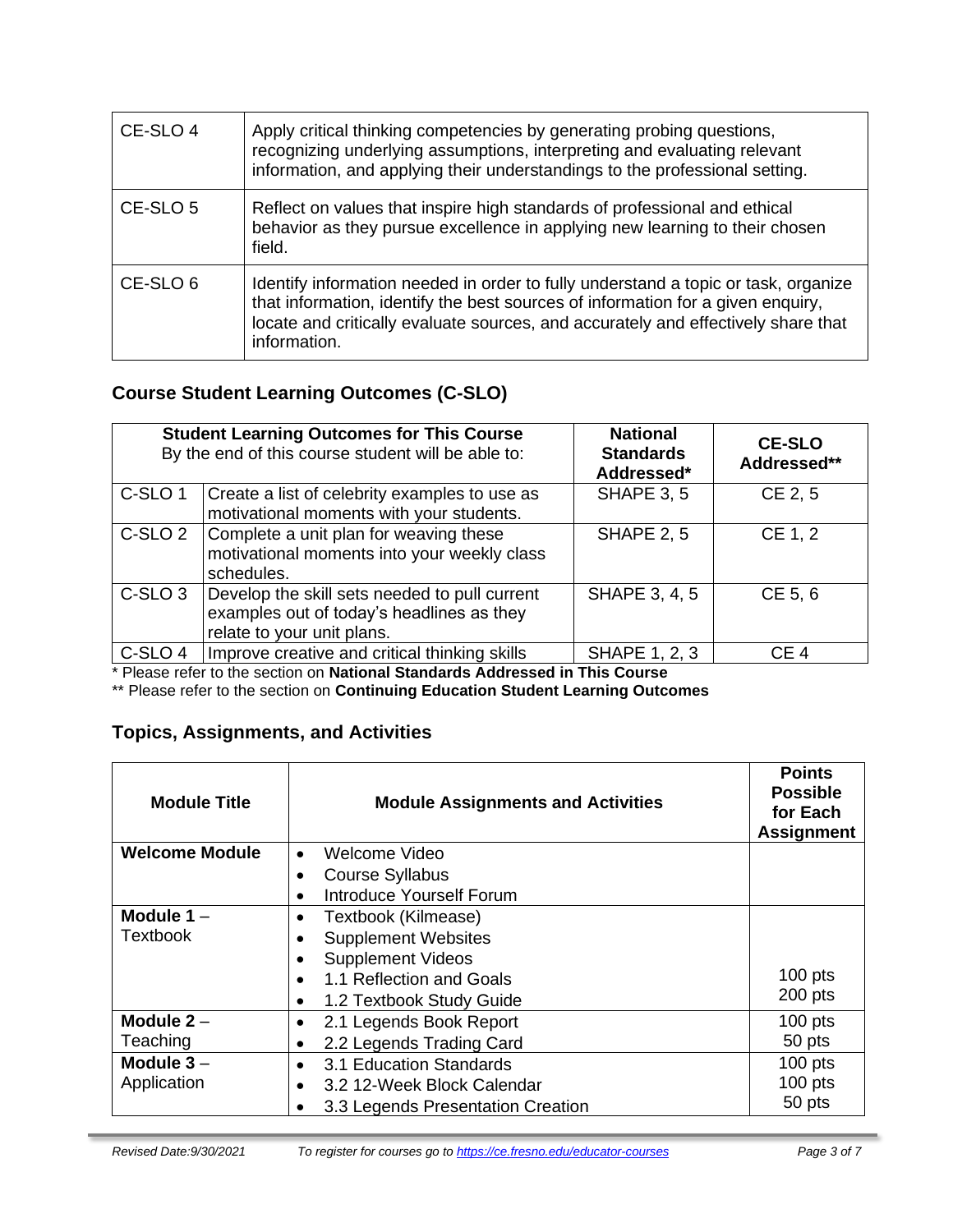| <b>Module Title</b>   | <b>Module Assignments and Activities</b>  | <b>Points</b><br><b>Possible</b><br>for Each<br><b>Assignment</b> |
|-----------------------|-------------------------------------------|-------------------------------------------------------------------|
| Module $4-$           | 4.1 Legend Integration                    | $100$ pts                                                         |
| <b>Current Events</b> | 4.2 Legend Pinterest Collection           | 50 pts                                                            |
| Module $5 -$          | 5.1 Current Events                        | $100$ pts                                                         |
| <b>Current Events</b> | 5.2 Legends Inspirational Poster          | 50 pts                                                            |
| Course Wrap-up -      | <b>Final Reflection Forum</b>             |                                                                   |
| Grading and           | <b>Course Evaluation</b>                  |                                                                   |
| Evaluation            | <b>Course Completion Checklist</b>        |                                                                   |
|                       | <b>Grade Request / Transcript Request</b> |                                                                   |
|                       | <b>TOTAL POINTS</b>                       | 1000 points                                                       |

# **Grading Policies, Rubrics, and Requirements for Assignments**

#### **Grading Policies**

- Assignments will be graded per criteria presented in the course rubrics.
- $A = 90-100\%$  and  $B = 80-89\%$ , (anything below 80% will not receive credit.)
- The discernment between an A or a B letter grade is at the discretion of the instructor based on the quality of work submitted (see course rubrics).
- Coursework falling below a B grade will be returned with further instructions.
- All assignments must be completed to receive a grade and are expected to reflect the quality that teacher-training institutions require of professional educators. If completed assignments do not meet this standard, students will be notified with further instructions from the instructor.

| Grade     | <b>Percent</b> | <b>Description</b> | <b>Rubric</b>                                                                                                                                                                                   |
|-----------|----------------|--------------------|-------------------------------------------------------------------------------------------------------------------------------------------------------------------------------------------------|
| A         | 90-100%        | Excellent          | Meets all course / assignment requirements with<br>significant evidence of subject mastery and<br>demonstration of excellent graduate level<br>professional development scholarship.            |
| B         | 80-89%         | Very Good          | Adequately meets criteria for all course/assignment<br>requirements - demonstrates subject competency<br>with very good graduate level professional<br>development scholarship.                 |
| <b>NC</b> | Below 80%      | Unacceptable       | Does not meet the minimum criteria for all<br>course/assignment requirements and demonstrated<br>little, if any, evidence of acceptable graduate level<br>professional development scholarship. |

#### **Grading Rubrics**

#### **Writing Requirements**

- **Superior:** Writing is clear, succinct, and reflects graduate level expectations. Clearly addresses all parts of the writing task. Maintains a consistent point of view and organizational structure. Includes relevant facts, details, and explanations.
- **Standard:** Writing is acceptable with very few mistakes in grammar and spelling. Addresses most parts of the writing task. Maintains a mostly consistent point of view and organizational structure. Includes mostly relevant facts, details, and explanations.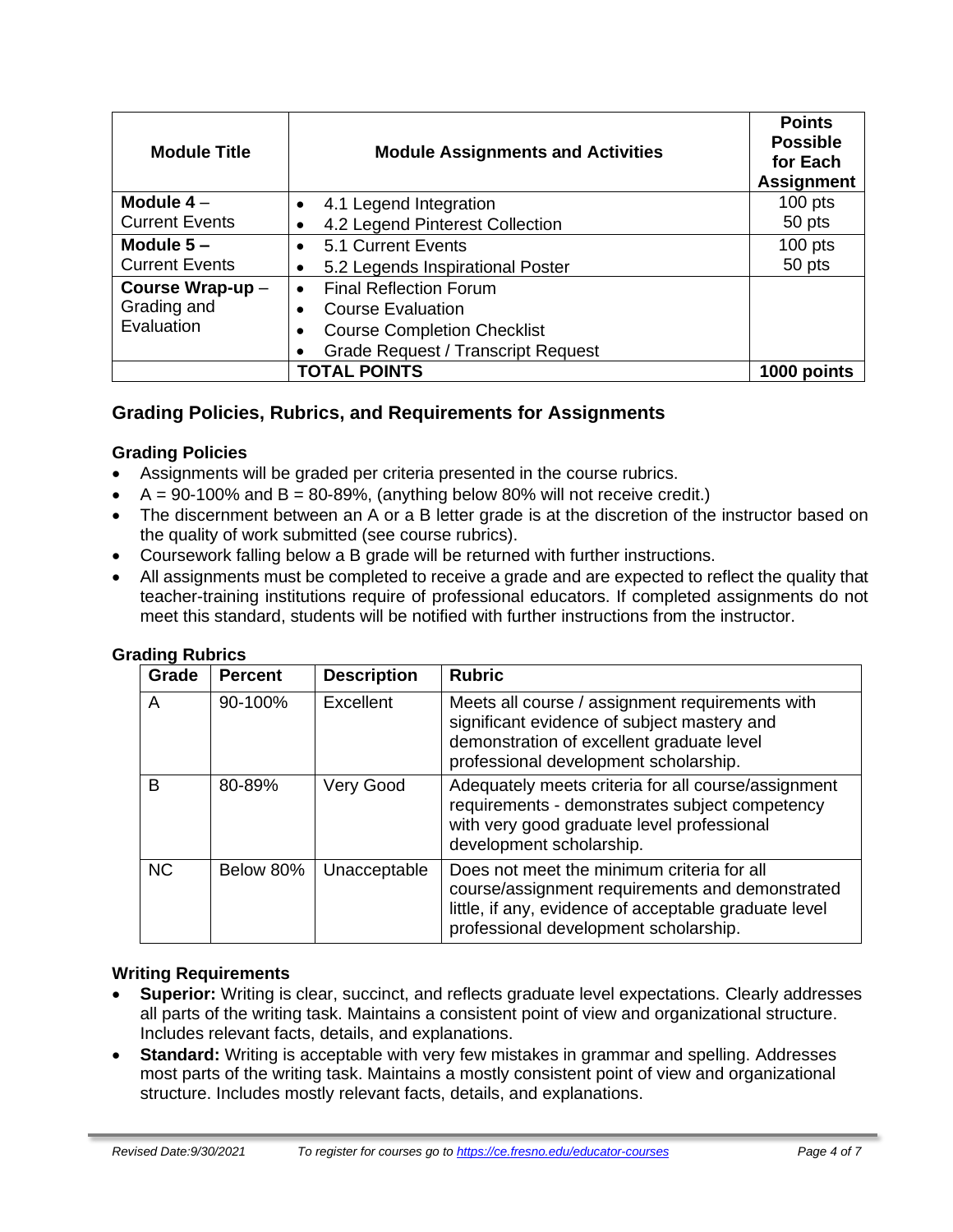• **Sub-standard:** Writing contains noticeable mistakes in grammar and spelling. Does not address all parts of the writing task. Lacks a consistent point of view and organizational structure. May include marginally relevant facts, details, and explanations.

### **Lesson Plan Requirements**

- **Superior:** Instructional goals and objectives clearly stated. Instructional strategies appropriate for learning outcome(s). Method for assessing student learning and evaluating instruction is clearly delineated and authentic. All materials necessary for student and teacher to complete lesson clearly listed.
- **Standard:** Instructional goals and objectives are stated but are not easy to understand. Some instructional strategies are appropriate for learning outcome(s). Method for assessing student learning and evaluating instruction is present. Most materials necessary for student and teacher to complete lesson are listed.
- **Sub-standard:** Instructional goals and objectives are not stated. Learners cannot tell what is expected of them. Instructional strategies are missing or strategies used are inappropriate. Method for assessing student learning and evaluating instruction is missing. Materials necessary for student and teacher to complete lesson are missing.

# **Instructor/Student Contact Information**

Throughout the course participants will be communicating with the instructor and their classmates on a regular basis using asynchronous discussion forums. Students are provided with instructor contact information in the event they want to make email or phone contact. In addition, students are encouraged to email or phone the instructor at any time. Students will also receive feedback on the required assignments as they are submitted.

### **Forums**

Participation is an important expectation of this course and all online courses. Online discussions promote reflection and analysis while allowing students to appreciate and evaluate positions that others express. While students may not be engaging with the same students throughout this course, they will be expected to offer comments, questions, and replies to the discussion question whenever possible. The faculty role in the discussion forum is that of an observer and facilitator.

### **Coursework Hours**

Based on the Carnegie Unit standard, a unit of graduate credit measures academic credit based on the number of hours the student is engaged in learning. This includes all time spent on the course: reading the textbook, watching videos, listening to audio lessons, researching topics, writing papers, creating projects, developing lesson plans, posting to discussion boards, etc. Coursework offered for FPU Continuing Education graduate credit adheres to 45 hours per semester unit for the 900-level courses. Therefore, a student will spend approximately 135 hours on a typical 3-unit course.

### **Services for Students with Disabilities**

Students with disabilities are eligible for reasonable accommodations in their academic work in all classes. In order to receive assistance, the student with a disability must provide the Academic Support Center with documentation, which describes the specific disability. The documentation must be from a qualified professional in the area of the disability (i.e. psychologist, physician or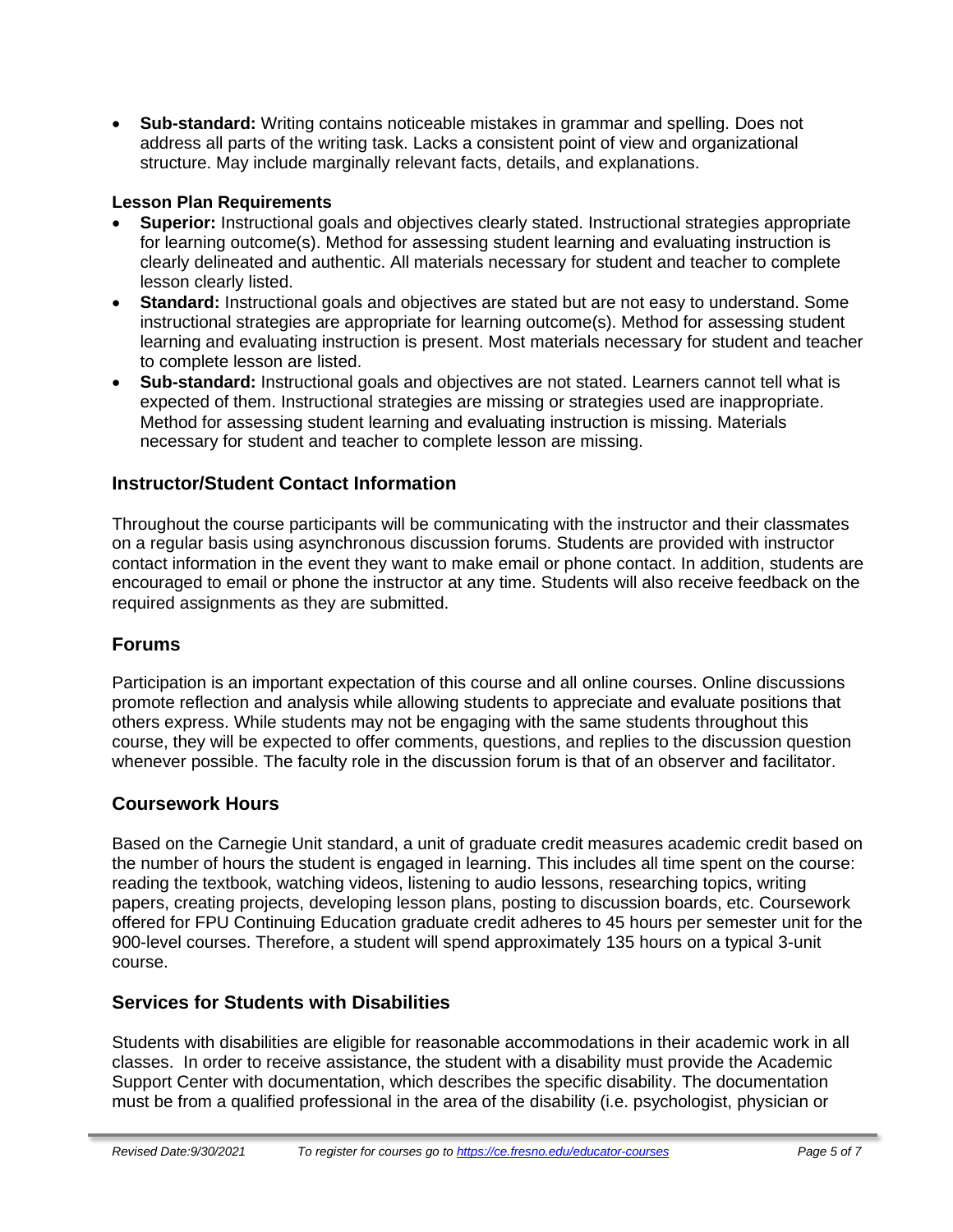educational diagnostician). Students with disabilities should contact the Academic Support Center to discuss academic and other needs as soon as they are diagnosed with a disability. Once documentation is on file, arrangements for reasonable accommodations can be made. For more information and for downloadable forms, please go to [https://www.fresno.edu/students/academic](https://www.fresno.edu/students/academic-support/services-students-disabilities)[support/services-students-disabilities.](https://www.fresno.edu/students/academic-support/services-students-disabilities)

# **Plagiarism and Academic Honesty**

All people participating in the educational process at Fresno Pacific University are expected to pursue honesty and integrity in all aspects of their academic work. Academic dishonesty, including plagiarism, will be handled per the procedures set forth in the Fresno Pacific University Catalogue and Handbook - <https://handbook.fresno.edu/graduate/academic-policies>

# **Technology Requirements**

To successfully complete the course requirements, course participants will need Internet access, can send and receive email, know how to manage simple files in a word processing program, and have a basic understanding of the Internet. Please remember that the instructor is not able to offer technical support. If you need technical support, please contact your Internet Service Provider.

**Moodle:** This course will be delivered totally online. Moodle is a learning management system that provides students access to online resources, documents, graded assignments, quizzes, discussion forums, etc. Moodle is easy to learn and has a friendly user interface. To learn more about Moodle, go to [https://docs.moodle.org/33/en/Student\\_FAQ.](https://docs.moodle.org/33/en/Student_FAQ) There are also some student tutorials on the Center for Online Learning website at Fresno Pacific University - [https://col.fresno.edu/student.](https://col.fresno.edu/student)

**Moodle Site Login and Passwords:** Students will need to have internet access to log onto [https://ce-connect.fresno.edu.](https://ce-connect.fresno.edu/) The username and password numbers for Moodle access will be sent to you by the university using the email address you submitted at the time of registration. The instructor will then contact you with a welcome communication. If you need help with your username and password recovery, please contact the Continuing Education office at (800) 372- 5505 or (559) 453-2000 during regular office hours - Mon-Fri 8:00 am to 5:00 pm. or email them at [prof.dev@fresno.edu.](mailto:prof.dev@fresno.edu)

**Getting Help with Moodle:** If you need help with Moodle, please contact the Center for Online Learning (COL), by telephone or the website. Help by phone (559) 453-3460 is available Mon-Thurs 8:00 am to 8:00 pm and on Fridays from 8:00 am to 5:00 pm, or by filling out a "Request Services" form at [https://col.fresno.edu/contact/request-services.](https://col.fresno.edu/contact/request-services) Please identify that you are with the "School = Continuing Education".

# **Final Course Grade and Transcripts**

When all work for the course has been completed, students will need to logon to the Continuing Education website [\(https://ce.fresno.edu/my-account\)](https://ce.fresno.edu/my-account) and "Request Final Grade". Once the instructor receives the requests and submits the grade online, students may log back in to view their Final Grade Report or order transcripts online. Please allow at least two weeks for the final grade to be posted. For more information, see the Continuing Education Policies and Procedures at [https://ce.fresno.edu/ce-policies-and-procedures.](https://ce.fresno.edu/ce-policies-and-procedures)